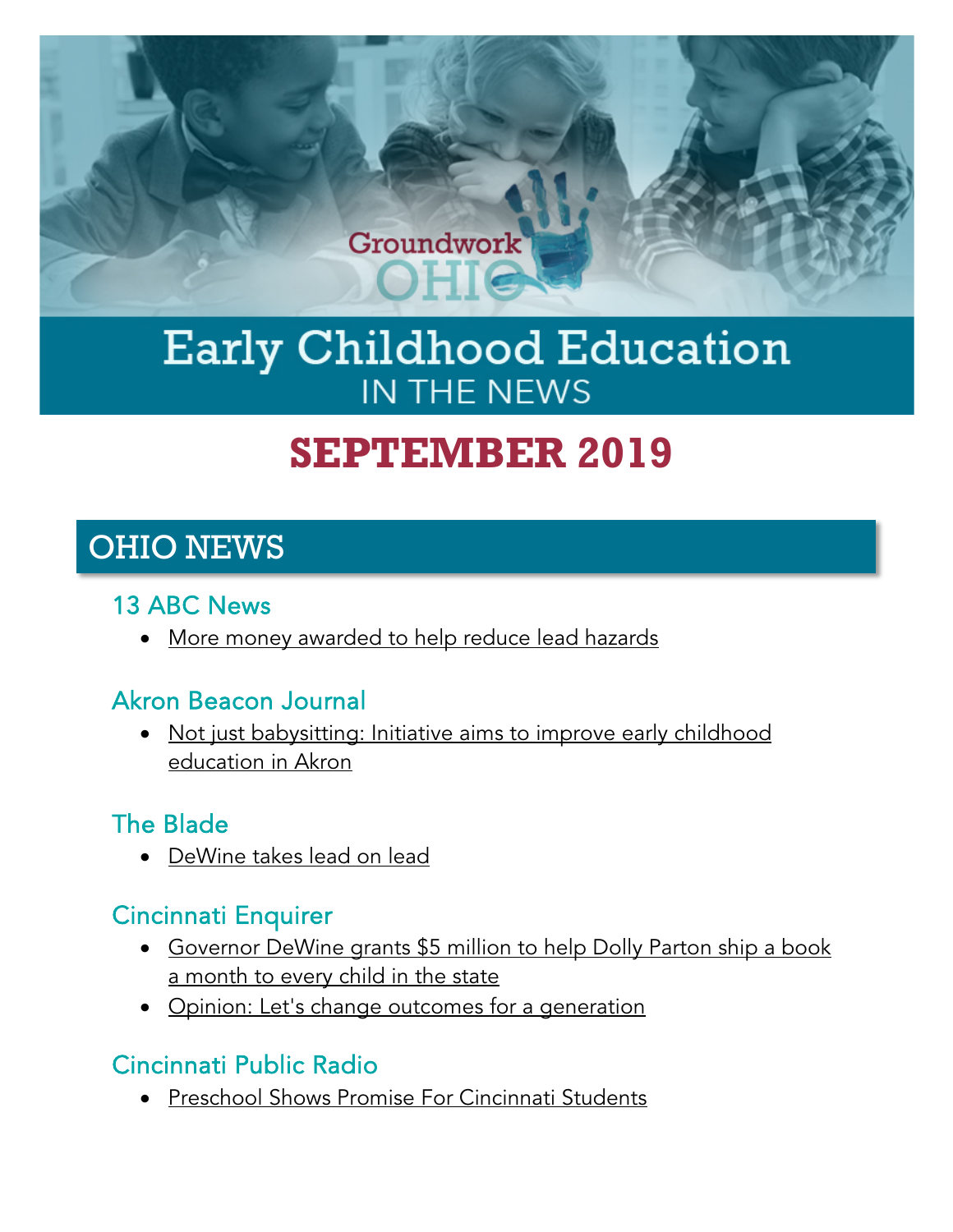# Columbus Dispatch

- [Letter: Head Start invaluable to traumatized children](https://www.dispatch.com/opinion/20190905/letter-head-start-invaluable-to-traumatized-children)
- [Website provides resources for Ohio relatives raising kids when](https://www.dispatch.com/news/20190909/website-provides-resources-for-ohio-relatives-raising-kids-when-parents-not-there)  [parents not there](https://www.dispatch.com/news/20190909/website-provides-resources-for-ohio-relatives-raising-kids-when-parents-not-there)
- [Ohio Gov. DeWine announces federal grants to help combat lead](https://www.dispatch.com/news/20190926/ohio-gov-dewine-announces-federal-grants-to-help-combat-lead-poisoning)  [poisoning](https://www.dispatch.com/news/20190926/ohio-gov-dewine-announces-federal-grants-to-help-combat-lead-poisoning)
- Former Buckeyes 'Beanie' [Wells, 'Pepper' Johnson, son Dionte](https://www.dispatch.com/news/20190918/former-buckeyes-beanie-wells-pepper-johnson-son-dionte-promote-abcs-of-safe-sleep)  [promote 'ABCs' of safe sleep](https://www.dispatch.com/news/20190918/former-buckeyes-beanie-wells-pepper-johnson-son-dionte-promote-abcs-of-safe-sleep)

# Crain's Cleveland Business

• [Federal grants awarded to help Northeast Ohio combat lead](https://www.crainscleveland.com/government/federal-grants-awarded-help-northeast-ohio-combat-lead-poisoning)  [poisoning](https://www.crainscleveland.com/government/federal-grants-awarded-help-northeast-ohio-combat-lead-poisoning)

## The Daily Advocate

• [Powell receives Champion for Kids award](https://www.dailyadvocate.com/news/78626/powell-receives-champion-for-kids-award)

#### Dayton Daily News

• [Youth mental health work 'more important than ever' after](https://www.daytondailynews.com/news/local/youth-mental-health-work-more-important-than-ever-after-tornadoes-shooting/tezMsDG2l7xQSmMeKRcFDM/)  [tornadoes, shooting](https://www.daytondailynews.com/news/local/youth-mental-health-work-more-important-than-ever-after-tornadoes-shooting/tezMsDG2l7xQSmMeKRcFDM/)

#### Dayton 24/7 Now

• [DeWine hosts mental health summit at Sinclair Community College](https://dayton247now.com/news/local/dewine-hosts-mental-health-summit-at-sinclair-community-college)

#### FreshWater Cleveland

• [PRE4CLE makes preschool a priority in Cleveland](https://www.freshwatercleveland.com/features/PRE4CLEAnnualReport092319.aspx)

# Gongwer Ohio

- [Fatherhood Programs Discussed By Infant-Focused Panel](https://www.gongwer-oh.com/programming/news.cfm?article_ID=881820212&oldCFID=1107682&oldCFTOKEN=fdcf85b24d2d2820-19330942-D019-EE55-D90785EA2F6A1644)
- [Governor Puts Census Panel's Focus On Undercounted Groups](https://www.gongwer-oh.com/programming/news.cfm?Article_ID=881880201)
- [DeWine Touts \\$44.8M In Federal Money For Lead Abatement](https://www.gongwer-oh.com/programming/news.cfm?article_ID=881890204&CFID=1107682&CFTOKEN=fdcf85b24d2d2820-19330942-D019-EE55-D90785EA2F6A1644)

#### IdeaStream

• [Dayton Conference On Pediatric Trauma Draws Hundreds](https://www.ideastream.org/news/dayton-conference-on-pediatric-trauma-draws-hundreds)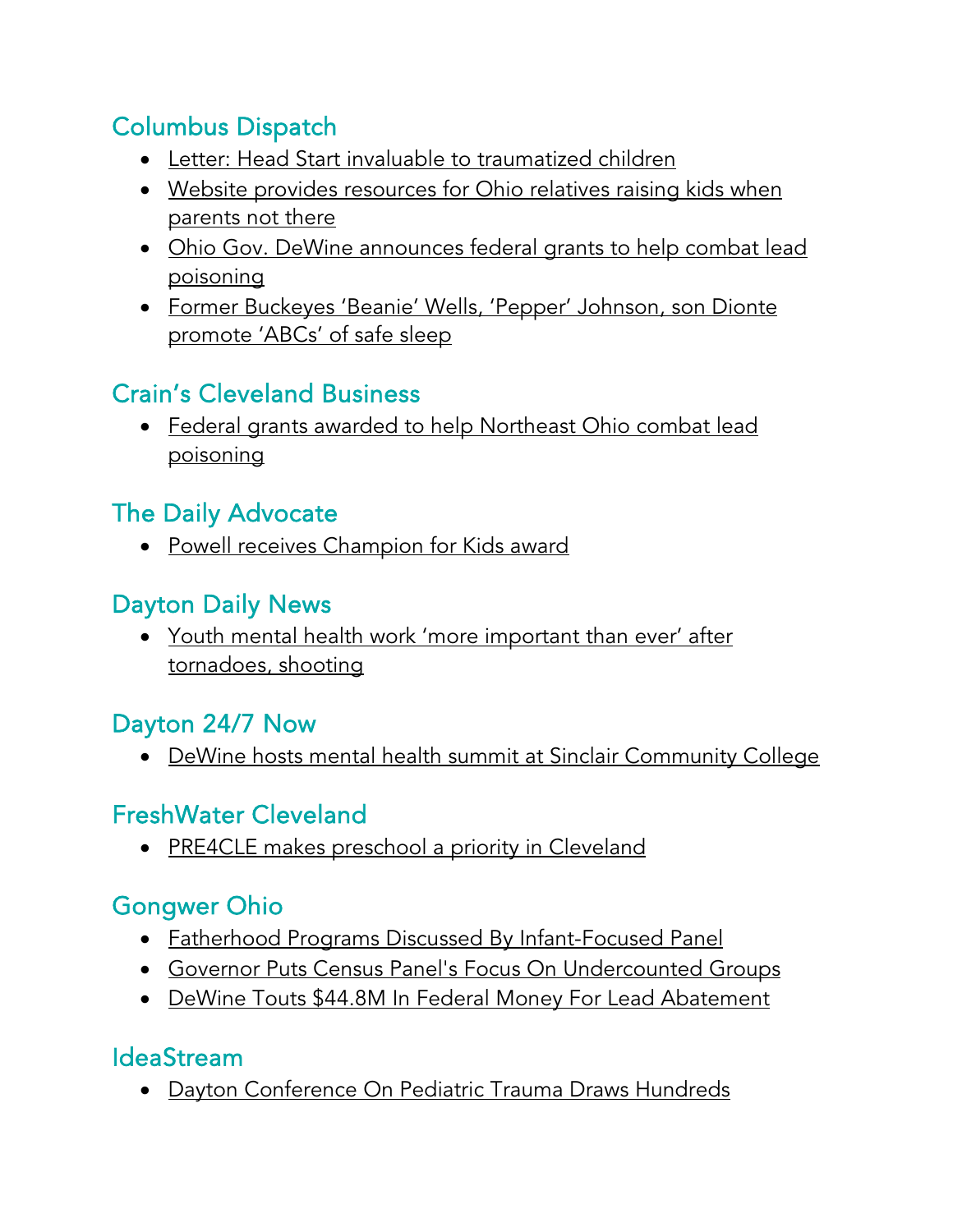#### Journal-News

• [Dozens of Butler County preschools at risk of losing state funding](https://www.journal-news.com/news/local/dozens-butler-county-preschools-risk-losing-state-funding/8ajJPut79HJU8Vpf0cde1K/)

#### News 5 Cleveland

• [5 years into 'PRE4CLE,' more Cleveland children enrolled in quality](https://www.news5cleveland.com/news/local-news/cleveland-metro/5-years-into-pre4cle-more-cleveland-children-enrolled-in-quality-preschool-but-more-work-needed)  [preschool, but more work needed](https://www.news5cleveland.com/news/local-news/cleveland-metro/5-years-into-pre4cle-more-cleveland-children-enrolled-in-quality-preschool-but-more-work-needed)

## Ohio Valley Resource

• [Born Exposed: Schools Seek Ways To Help Children Exposed To](https://ohiovalleyresource.org/2019/09/20/born-exposed-schools-seek-ways-to-help-children-exposed-to-drugs-in-the-womb/)  [Drugs In The Womb](https://ohiovalleyresource.org/2019/09/20/born-exposed-schools-seek-ways-to-help-children-exposed-to-drugs-in-the-womb/)

## Sandusky Registrar

• [DeWine administration wants every young child in Ohio to have](http://www.sanduskyregister.com/story/201909030029)  [books](http://www.sanduskyregister.com/story/201909030029)

## Time Reporter Ohio

• [First Lady Fran DeWine promotes literacy in Tuscarawas County](https://www.timesreporter.com/news/20190924/first-lady-fran-dewine-promotes-literacy-in-tuscarawas-county)

# WKBN News

• [Lawmakers, police team up to prevent crime through early childhood](https://www.wkbn.com/news/ohio/lawmakers-police-team-up-to-prevent-crime-through-early-childhood-education/)  [education](https://www.wkbn.com/news/ohio/lawmakers-police-team-up-to-prevent-crime-through-early-childhood-education/)

#### WBNS News

• [Women's prison opens new nursery for babies born behind bars](https://www.10tv.com/article/womens-prison-opens-new-nursery-babies-born-behind-bars-2019-sep)

# WOSU Public Media

• [Early Childhood Learning In 2019](https://radio.wosu.org/post/early-childhood-learning-2019#stream/0)

#### WYTV News

• [Keeping Kids Safe: Ohio health director warns less than 1 tsp. of e](https://www.wytv.com/community/keeping-kids-safe/keeping-kids-safe-ohio-health-director-warns-less-than-1-tsp-of-e-liquids-can-kill-a-toddler/)[liquids can kill a toddler](https://www.wytv.com/community/keeping-kids-safe/keeping-kids-safe-ohio-health-director-warns-less-than-1-tsp-of-e-liquids-can-kill-a-toddler/)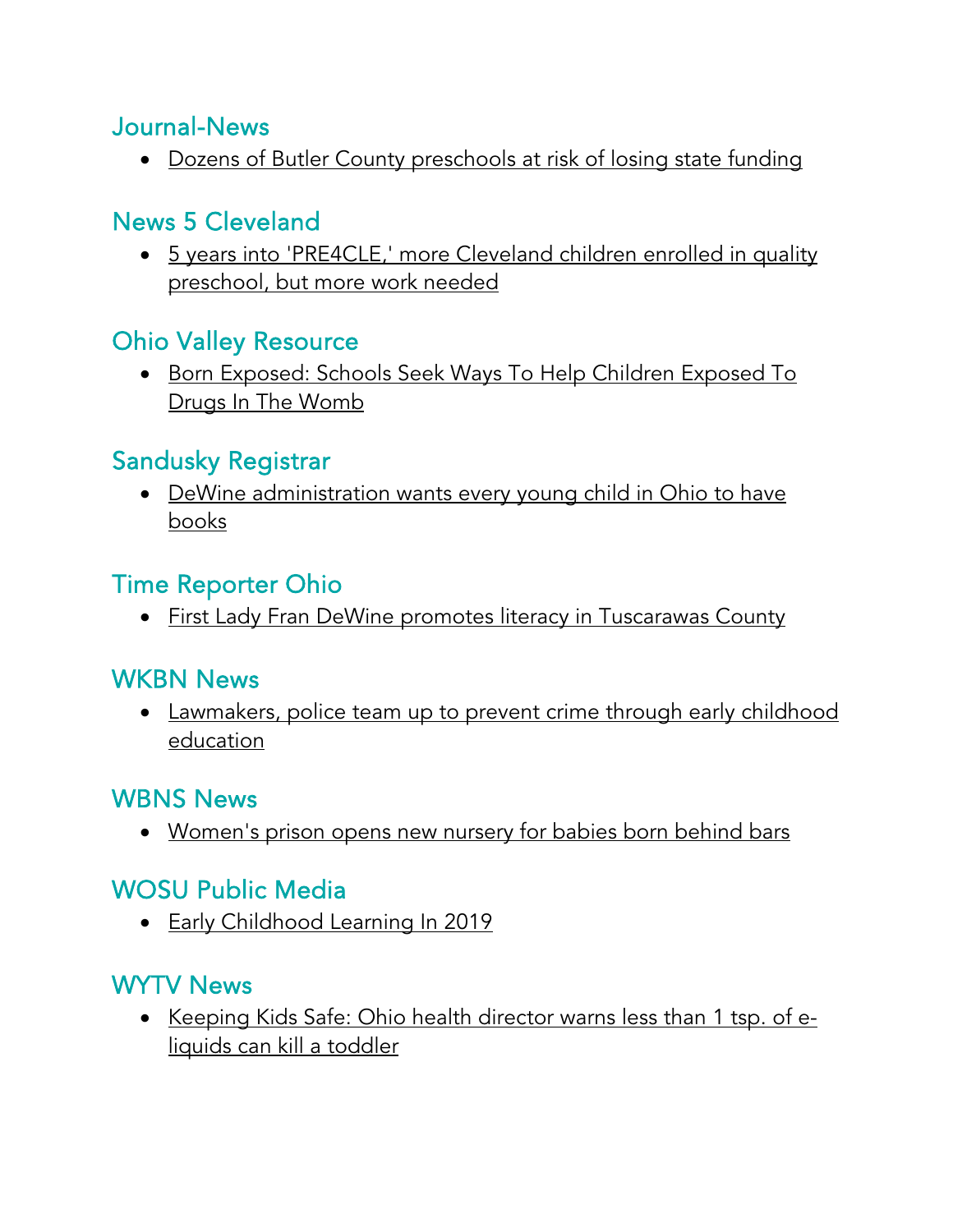# NATIONAL NEWS

## ABC News

- [Early education, relationship with teachers paramount for children](https://abcnews.go.com/Health/early-education-relationship-teachers-paramount-children-success-study/story?id=65293302)  [success, study says](https://abcnews.go.com/Health/early-education-relationship-teachers-paramount-children-success-study/story?id=65293302)
- [Ohio teacher still plans to work after hitting \\$5 million jackpot](https://abcnews.go.com/US/ohio-teacher-plans-work-hitting-million-jackpot/story?id=65454462)

#### Bloomberg

- [Fund Pre-K for Those Who Need It Most](https://www.bloomberg.com/opinion/articles/2019-09-03/pre-k-for-all-targeted-preschool-for-poor-kids-would-be-better?srnd=opinion)
- ['Pre-K' Is a Good Code Word for 'Day Care'](https://www.bloomberg.com/opinion/articles/2019-09-10/when-democrats-talk-about-pre-k-they-mean-affordable-day-care)

## Center for American Progress

• [How Universal Home Visiting Models Can Support Newborns and](https://www.americanprogress.org/issues/early-childhood/reports/2019/09/26/474946/universal-home-visiting-models-can-support-newborns-families/)  [Their Families](https://www.americanprogress.org/issues/early-childhood/reports/2019/09/26/474946/universal-home-visiting-models-can-support-newborns-families/)

#### Early Learning Nation

• [The Connection between Maternal Health and Infant Health: Asking](http://earlylearningnation.com/2019/09/the-connection-between-maternal-health-and-infant-health-asking-the-difficult-questions/)  [the Difficult Questions](http://earlylearningnation.com/2019/09/the-connection-between-maternal-health-and-infant-health-asking-the-difficult-questions/)

#### First Five Years Fund

• [New Data Confirms Importance of Home-Based Care for Infants and](https://www.ffyf.org/new-data-confirms-importance-of-home-based-care-for-infants-and-toddlers/)  [Toddlers](https://www.ffyf.org/new-data-confirms-importance-of-home-based-care-for-infants-and-toddlers/)

# The Hechinger Report

- [How you talk to your child might make them smarter](https://hechingerreport.org/how-you-talk-to-your-child-might-make-them-smarter/)
- [Why your toddler can't learn from a screen](https://hechingerreport.org/why-your-toddler-cant-learn-from-a-screen/)
- [Can 15 minutes a day of online preschool help prepare a child for](https://hechingerreport.org/can-15-minutes-a-day-of-online-preschool-help-prepare-a-child-for-kindergarten/)  [kindergarten?](https://hechingerreport.org/can-15-minutes-a-day-of-online-preschool-help-prepare-a-child-for-kindergarten/)

#### HuffPost

• [New Coalition Seeks To Make Education A 2020 Election Issue](https://www.huffpost.com/entry/education-2020-coalition-presidential-candidates_n_5d7809a7e4b094928f076c5b?guccounter=2)